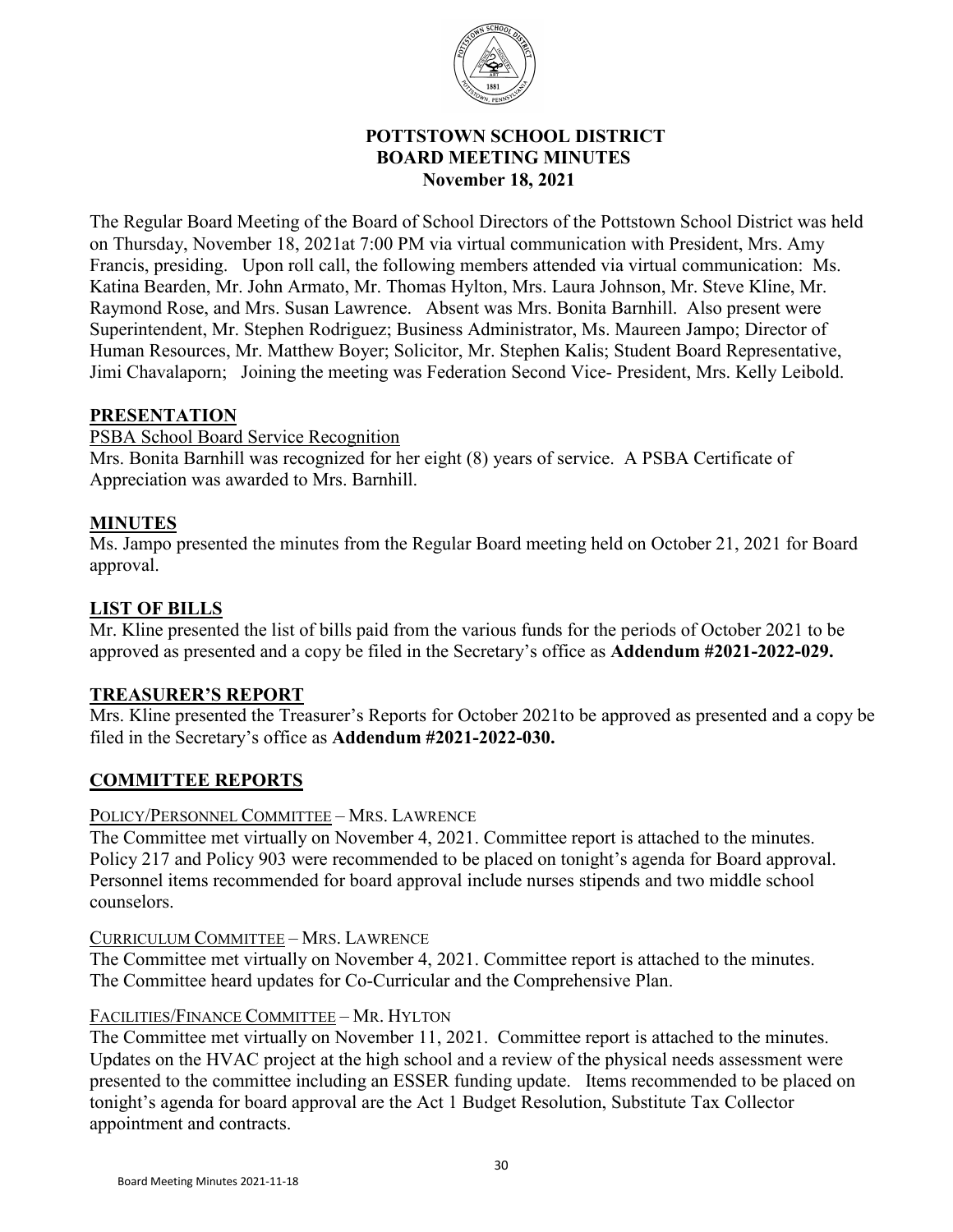# PUBLIC RELATIONS, COMMUNITY ENGAGEMENT – MR. ROSE

The Committee met virtually on November 11, 2021. Committee report is attached to the minutes. Information items presented to the committee focused on COVID related challenges (vaccination Requirements, mask mandates, and assurance testing). The Committee supported revisions to the 2021/2022 School Calendar as presented on tonight's agenda.

# STUDENT BOARD REPRESENTATIVE – JIMI CHAVALAPORN

Jimi dedicated his report in memory of Ahmir Jones. Elementary buildings held fall fest events. Middle School launched a "kindness challenge". High School DECA club inducted (5) new officers at Induction Ceremony. Winter sports begin November 19.

MONTGOMERY COUNTY LEGISLATIVE/PSBA REPRESENTATIVE – MRS. JOHNSON Report is attached to the minutes.

# **APPROVAL OF CONSENT ITEMS**

Mr. Rodriguez presented the consent items for Board discussion and approval. Administrators reviewed the consent items presented for Board approval.

# **HEARINGS FROM PATRONS OF THE SCHOOLS (general and consent items):**

# **BOARD ACTION: Minutes, List of Bills, and Treasurer's Report**

It was moved by Mr. Armato that the Board approve the minutes from the Regular Board meeting held on October 21, 2021, the List of Bills from the various fund for the period of October 2021 and the Treasurer's Report for October 2021. All were in favor. None opposed. Motion carried.

# **BOARD ACTION: CONSENT**

It was moved Mr. Rose and seconded by Ms. Bearden that the following consent items be approved in accordance with Policy 005, as recommended by the Superintendent of Schools:

# **PERSONNEL**

# POSITIONS

Professional Emotion Support Classroom Teacher Stipend, \$3,000/yr for the 2021/2022 school year.

# RESIGNATIONS/TERMINATIONS

#### Administration

David Livengood, Director of Career and Technical Education, High School, resignation effective when position is filled or December 31, 2021; hire date August 20, 2018.

#### Professional

Correction: Adrienne Harr, Elementary Special Education Teacher, Middle School, resignation effective when position is filled or November 19, 2021; hire date December 5, 2018.

Lisa Kolb, Secondary Teacher, Middle School, resignation for the purpose of retirement, effective January 25, 2022; hire date January 8, 1997.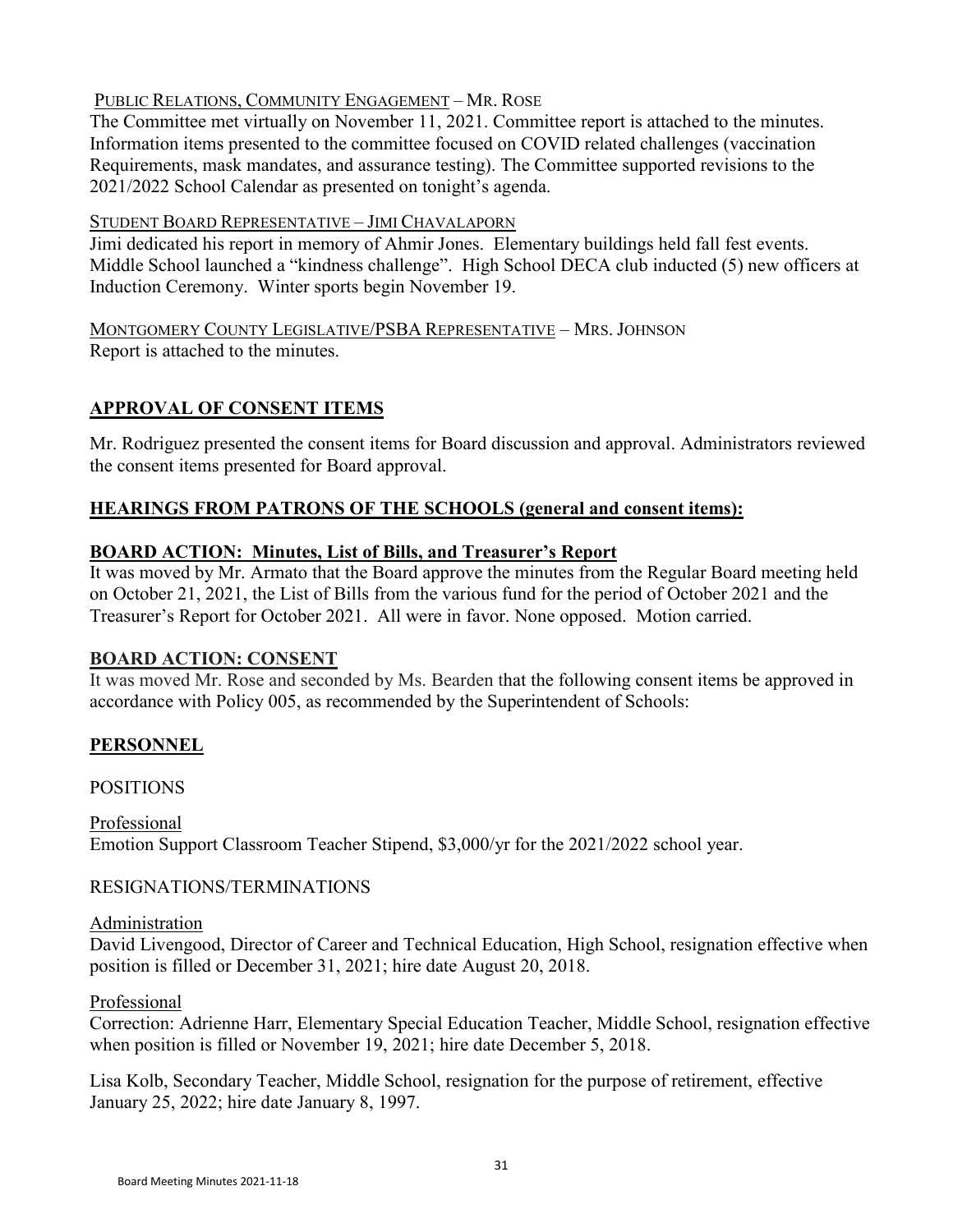Ratify Michael Zadroga, Long Term Substitute Teacher, Middle School, resignation effective October 21, 2021; hire date October 11, 2021.

Ashleigh Lichtenwalner, Special Education Teacher, Middle School, resignation effective when position is filled or December 31, 2021; hire date August 20, 2019.

Karen Fox, Elementary Special Education Teacher, Franklin Elementary, resignation effective when position is filled or January 4, 2022; hire date October 1, 2009.

# Classified

Ratify Pamela Foxworth, Paraprofessional, Middle School, resignation effective October 21, 2021; hire date October 19, 2021.

Ratify Brian Dotterer, Head Custodian, Middle School, resignation effective November 5, 2021; hire date January 14, 2019.

Ratify Kimberly Indelicato, Part-time Cafeteria Worker, Middle School, resignation effective October 29, 2021; hire date October 11, 2021.

Ratify Rosalie Colon, Part-time Student Proctor, Franklin Elementary, effective November 5, 2021.

Sharon Gery, Part-time Student Proctor, Barth Elementary, resignation effective December 22, 2021.

Ratify Raven Gegenheimer, Custodian, Rupert Elementary, termination due to non-compliance with new hire procedures, effective October 27, 2021.

Barbara Pollock, Cafeteria Worker, High School, resignation for the purpose of retirement effective February 1, 2022; hire date December 7, 1978.

# LEAVES

Ratify Paul Castanzo, Secondary Teacher, High School, request for leave of absence covered by the Family Medical Leave Act, effective November 9, 2021; end date tbd.

Angela Wagner, Elementary Teacher, Middle School, request for leave of absence covered by the Family Medical Leave Act, effective November 30, 2021; end date tbd.

# Classified

Diana Fabian, Pre-K Counts Classroom Assistant, North End, request for leave of absence, covered by the Family Medical Leave Act, effective November 19, 2021; end date tbd.

Cory Derer, Library Assistant, Barth/Franklin Elementary, request for leave of absence, covered by the Family Medical Leave Act, effective December 9, 2019; end date tbd.

Kelly Chicarelli, Paraprofessional, Barth Elementary, request for leave of absence, covered by the Family Medical Leave Act, effective December 1, 2021; end date tbd.

Timothy Mutter, Part-time Student Proctor, High School, request for leave of absence effective January 3, 2022; end tbd.

Justin Finucan, Head Custodian, High School, request for leave of absence, covered by the Family Medical Leave Act, effective November 30, 2021; end date January 7, 2022.

Ratify Kirsten Hairston, Paraprofessional, High School, request for leave of absence, covered by the Family Medical Leave Act, effective November 2, 2021; end date tbd.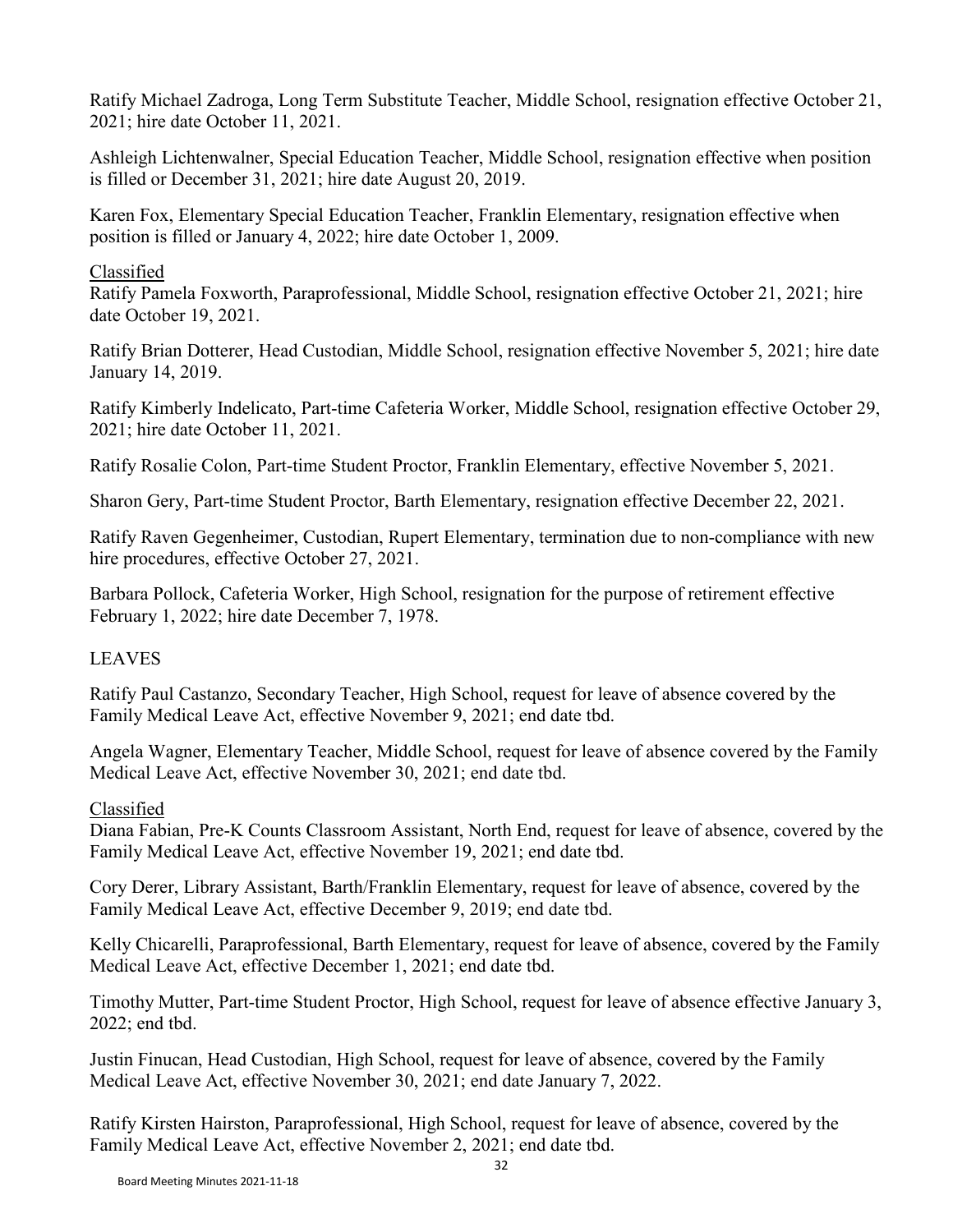### CHANGE IN POSITION/SALARY

#### Administrative

Ratify Michael Ishler, from Assistant Principal to Principal, Barth Elementary, effective November 5, 2021, \$107,960/yr (replacing R.Oxenford).

#### Professional

Ratify Robelyn Habekost, from Long Term Substitute Teacher to Special Education Teacher, AS, initial assignment to be Franklin Elementary, effective November 5, \$45,500/yr + stipend in accordance with Professional Agreement, Step 1-Bach.

Ratify Allison Collins, from Long Term Substitute Teacher to Elementary Special Education Teacher, initial assignment to be Lincoln Elementary, effective November 11, 2021, \$46,000/yr + Stipend in accordance with Professional Agreement, Step 2 - Bach.

Logan Flint, from Virtual Teacher to Elementary Teacher, Middle School, effective January 25, 2022, \$46,500/yr, Step 3 - Bach (contract of L. Kolb).

#### Classified

Ratify Kiara Levengood, from Part-time Student Proctor to Paraprofessional, Barth Elementary, effective October 26, 2021, \$13.70/hr.

#### **ELECTIONS**

#### Administrative

Steve Palladino, Assistant Principal, Middle School, anticipated effective date January 18, 2022, \$92,232.65/yr (replacing M. Ishler).

#### Professional

Ratify Ronald Frederick, Long Term Substitute Teacher, Rupert Elementary, effective October 28, 2021, \$194/day (coverage for N. Valenti).

Ratify Valentino Alfonce, Long Term Substitute Teacher, High School, effective November 1, 2021, \$194/day (coverage for R. Decker).

Correction to salary: Ratify Maura Clark, Health and PE Teacher, initial assignment to be the Middle School, effective October 11, 2021, \$45,500/yr, Step 1 - Bach (contract of H. Tutrani).

Rebecca Keown, Special Education Teacher, LS, initial assignment to be the Middle School, effective December 13, 2021, \$45,500/yr + Stipend in accordance with Professional Agreement, Step 1 - Bach.

Christine Latch, Long Term Substitute Teacher, Middle School, effective November 22, 2021, \$194/day (coverage for A. Woods).

Meredith Johnston,Long Term Substitute Teacher, Franklin Elementary, effective January 4, 2022, \$194/day (coverage for J. Palladino).

Meghan Waibel, Special Education Teacher, LS, initial assignment to be the Middle School, effective December 6, 2021, \$73,000/yr + Stipend in accordance with the Professional Agreement, Step 12, M+30.

#### Classified

Cynthia Ross, Intervention Assistant, Rupert Elementary, effective November 22, 2021, \$14.00/hr (replacing D. McNamara).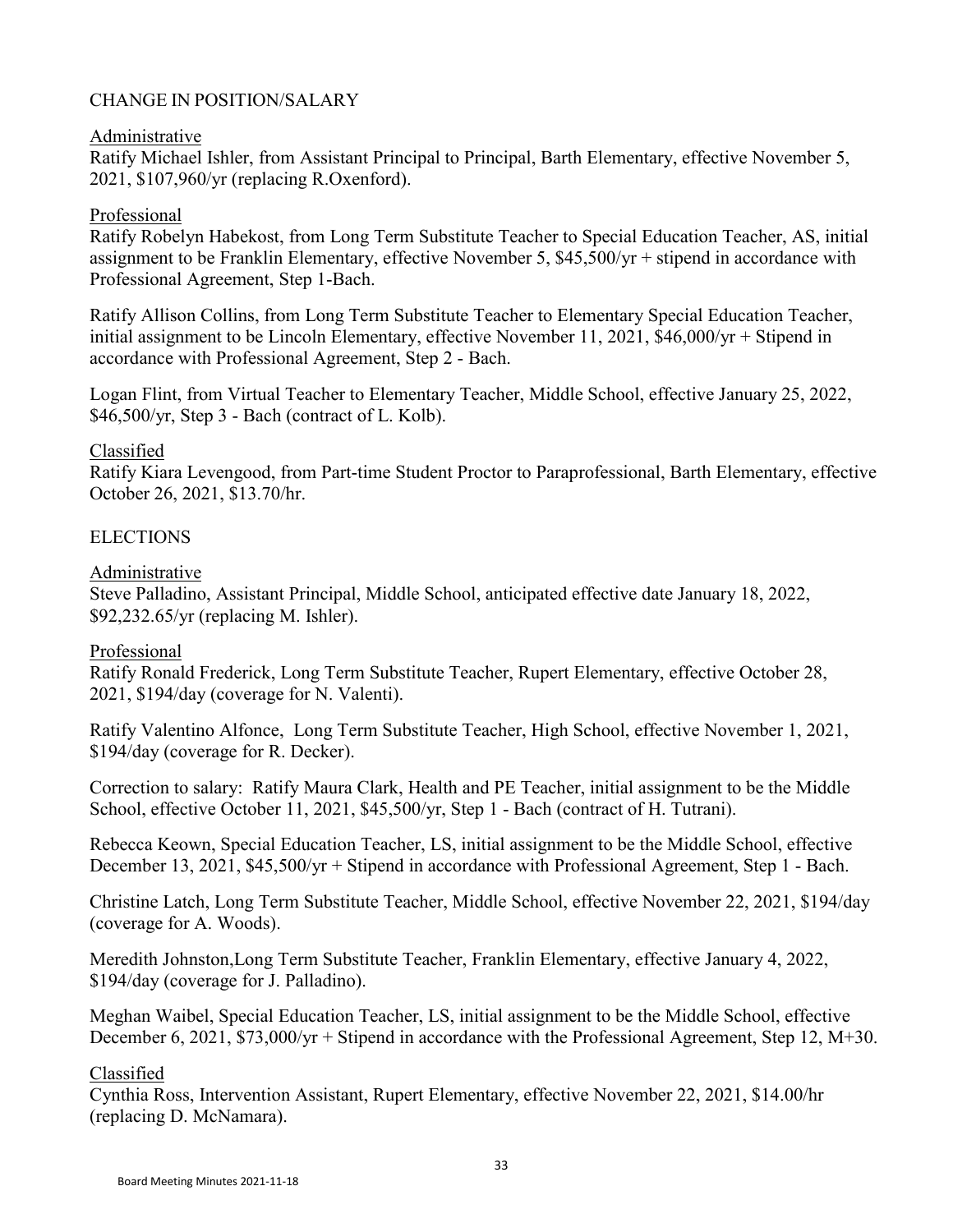Ratify Amya Wright, Paraprofessional, Admin Building, effective October 26, 2021, \$13.70/hr.

Ratify Lourdes Contento, Part-time Student Proctor, effective October 28, 2021, \$12.00/hr.

Ratify Nicole Frisco, Part-time Cafeteria Worker, High School, anticipated effective dated October 21, 2021, \$12.00/hr.

Ratify Keith Knier, Part-time Student Proctor, Franklin Elementary, effective November 4, 2021, \$12.00/hr.

Ratify Anthony Daniels, Part-time Cleaner, High School, effective November 15, 2021, \$12.00/hr.

Compensation for IEP Writing, Evaluations and Progress Monitoring - all PSD Special Education staff @ \$30/hr. on an as need basis.

Compensation for Missed Planning Time, \$24/period \***Addendum #2021-2022-031.**

### Co-Curricular Assignments \***Addendum #2021-2022-032**

- 1. 2021/2022 Co-Curricular Assignments: Fall Sports Update
- 2. 2021/2022 Co-Curricular Assignments: Winter Sports
- 3. 2021/2022 Co-Curricular Assignments: Non-Athletics Update

# **PROFESSIONAL LEAVES**

| Bldg. | Name             | Conference Title / Location                                                                  | Dates Attend                 | Cost                          |
|-------|------------------|----------------------------------------------------------------------------------------------|------------------------------|-------------------------------|
|       |                  | Admin Maureen Jampo Steel Eagle Leadership Institute  11/11/2021 - 11/12/2021<br>Bedford, PA |                              | paid by PASBO                 |
|       | Admin Diane Meck | <b>PASBO Annual Conference</b><br>Hershey, PA                                                | $03/09/2022 -$<br>03/11/2022 | \$899.99 pd by dept<br>budget |
| HS    | Kelly Leibold    | <b>PSCA Conference</b><br>Hershey, PA                                                        | 12/08/2021 -<br>12/10/2021   | paid by PSCA                  |

#### **POLICIES**

The Superintendent recommends the Boar approve the following policies and copies be filed in the Secretary's office as **Addendum #2021-2022-033:**

- Policy 217: Graduation Requirements (policy was moved to non-consent)
- Policy 903: Public Participation at meetings

# **TEMPORARY NURSES STIPEND**

The Superintendent recommends the Board approve the following temporary nurses' stipends:

Position Stipend (ESSER Funded) Head Nurse \$2,000/month RN \$1,500/month LPN \$1,200/month

### **CONTRACTS**

The Superintendent recommends the Board approve/ratify the contracts as presented and a copies be filed in the Secretary's office as **Addendum #2021-2022-034:**

• MOU: Strive Initiative • MCIU: IDEA Funds Agreement • MCIU: RWAN (Internet) Addendum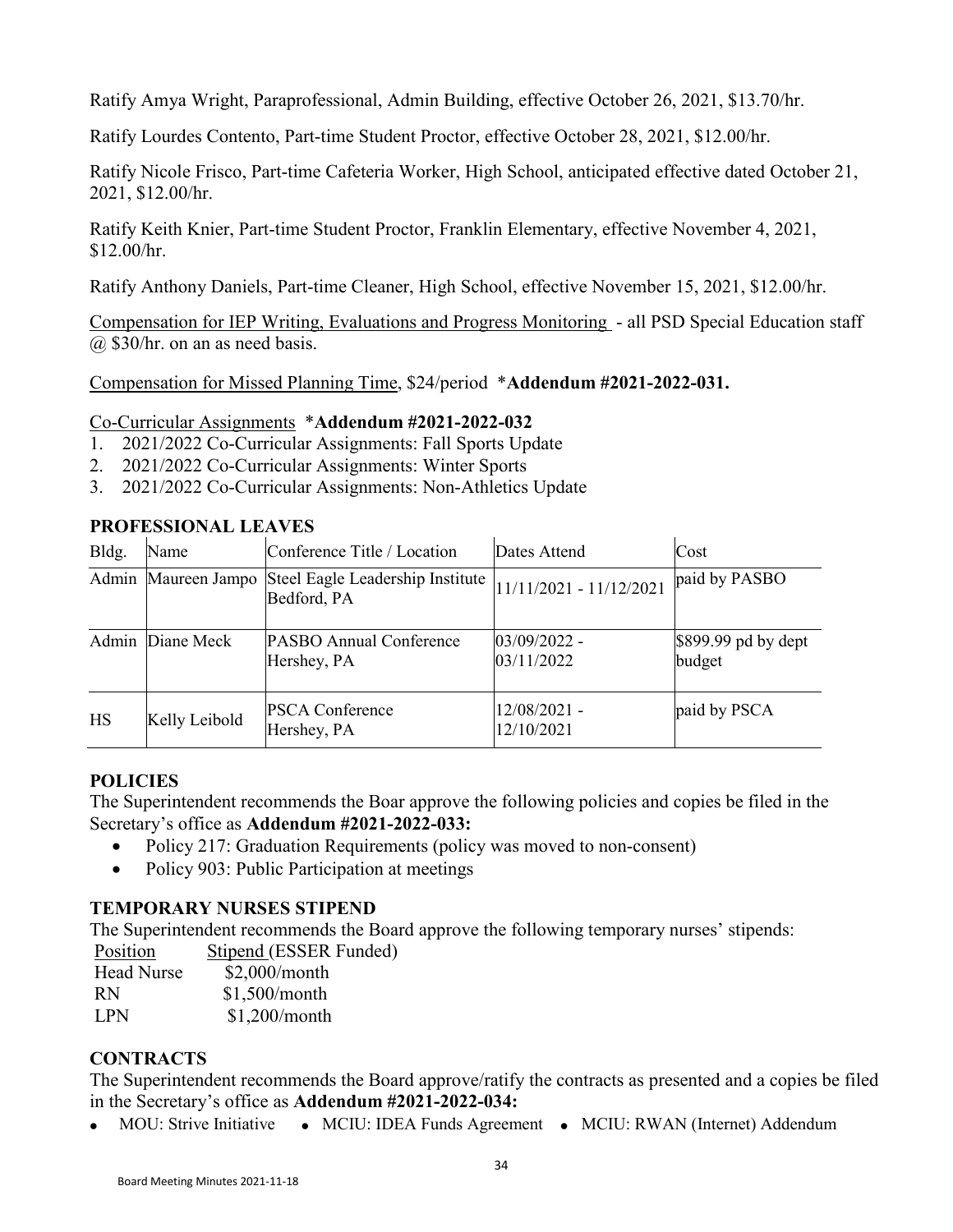# **RESOLUTION TO LIMIT SCHOOL PROPERTY TAX INCREASE 2022-2023**

The Superintendent recommends the Board approve the resolution to limit school property tax increase for 2022-2023 as presented and a copy be filed in the Secretary's office as **Addendum #2021-2022-035.**

### **SUBSTITUTE TAX COLLECTOR APPOINTMENT RESOLUTION**

The Superintendent recommends the Board approve the substitute tax collector appointment resolution as presented and a copy be filed in the Secretary's office as **Addendum #2021-2022-036.**

### **Upon roll call vote, all members present vote aye for the above consent items. Ayes: Eight. Nays: None. Absent: One. Motion carried.**

### **NON-CONSENT: Hearings from Patrons of the Schools**

Abdelrahman Elgendy, PSD student, asked for more information on the parking lot tree project and meadows. He was interested in the reason why these are needed.

Krystal DiPetro, resident, proposed a solution to bathroom lockdowns at the high school. She suggested each teacher have a key so students could access the bathrooms located nearest their classroom. *Mr. Rodriguez stated the bathrooms are open and were in lockdown three weeks ago.* 

Mark Ellison III, PSD student, addressed the Board with budgeting questions. He was interested in the budget regarding spending money on the tree project and its affect on the general budget. *Mr. Rodriguez stated he will share a budget breakdown that he shared with students when he was a teacher.* 

NON-CONSENT: Mr. Rodriguez, presented the following non-consent items for Board consideration. Board Members reviewed and discussed each item before taking board action.

#### **POLICY (non-consent)**

The Superintendent recommends the Board approve Policy 217 Graduation Requirements and a copy be field in the Secretary's office as **Addendum #2021-2022-037.**

Board Members shared their concerns with the policy change that reduces the number of credits allowing students more free time. Discussion focused on how the time will allow flexibility for students to achieve credits when falling behind and provide more opportunities for early graduation where applicable.

It was moved by Mrs. Johnson and seconded by Ms. Bearden that the Board approve Policy 217 as presented.

Upon roll call vote, all members present voted aye. Ayes: Eight. Nays: None. Absent: One. Motion carried.

#### **PERSONNEL: POSITION (non-consent)**

Motion to add two (2) Middle School Counselors as soon as possible using grant funds and hire as District staff when grant funds end.

It was moved by Mrs. Lawrence and seconded by Mr. Armato that the Board approve adding two (2) Middle School Counselors as presented.

Upon roll call vote, all members present voted aye. Ayes: Eight. Nays: None. Absent: One. Motion carried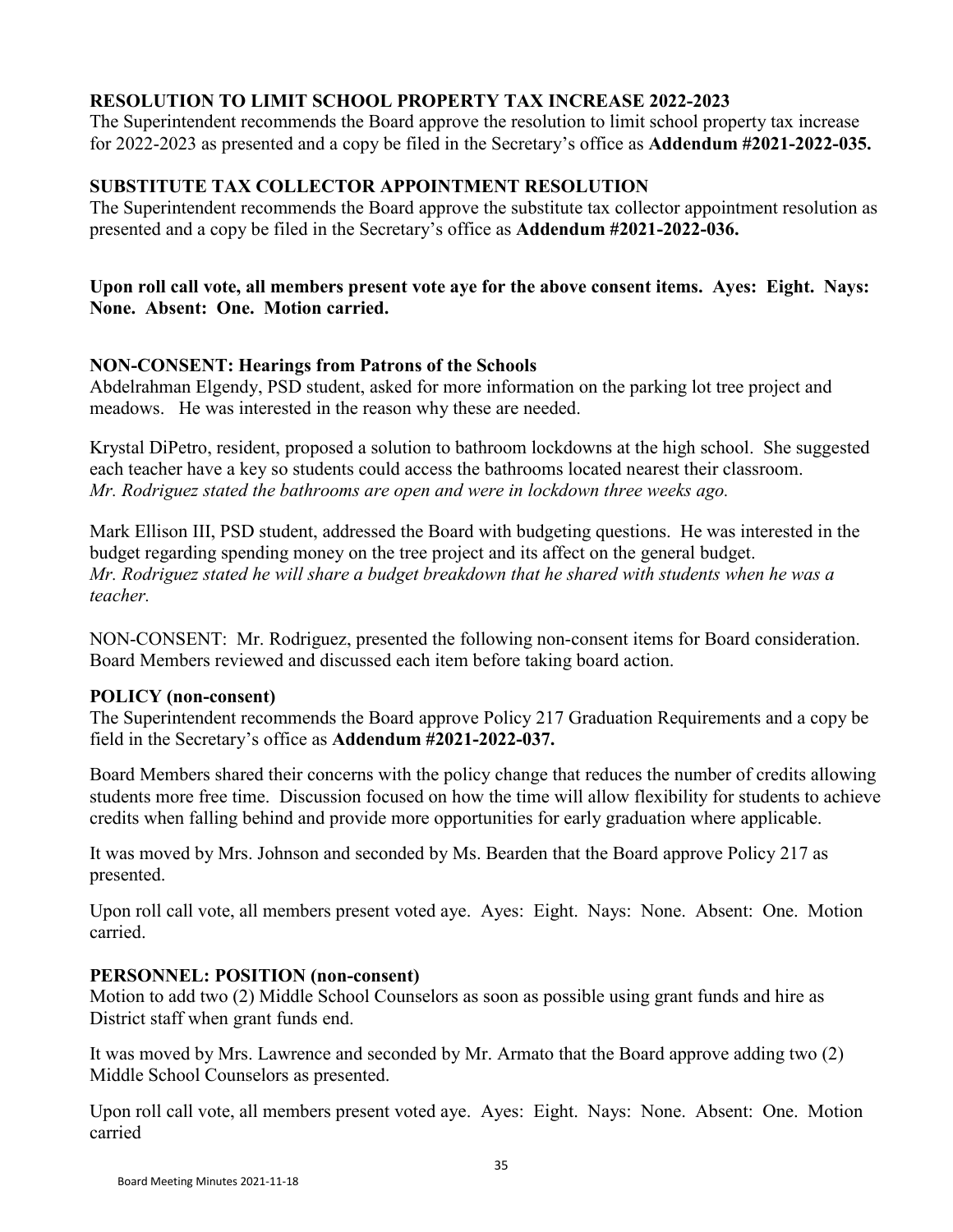## **CONTRACT (non-consent)**

The Superintendent recommends the Board approve the Simone Collins agreement for tree plantings on Pottstown School District properties.

Mr. Hylton proposed Save the Land pay Simone Collins for the preparation portion (construction documents for bid) of the tree planting agreement. He asked the Administration to work with Simone Collins as they prepare the construction documents. Board Members were in agreement with the proposal as presented with no obligation of District funds for the preparation of the construction documents. The Simone Collins agreement was pulled from the agenda. No Board action was taken.

### **REVISED 2021-2022 SCHOOL CALENDAR (non-consent)**

The Superintendent recommends the Board approve the revised 2021-2022 school calendar as presented and a copy be filed in the Secretary's office as **Addendum #2021-2022-038.**

It was moved by Mr. Rose and seconded by Mrs. Lawrence that the Board approve the revised 2021-2022 School Calendar as presented.

Upon roll call vote, all members present voted aye: Ayes: Eight. Nays: None. Absent: One. Motion Carried.

# **INFORMATION**

Tenure Recognition of Eligible Professionals Monthly Meeting Notice: December

### **FEDERATION REMARKS**

The Federation thanked the Board and Administration for working together to address issues as they arise. Mrs. Leibold was thankful for all the thought and consideration given to the mental health concerns and the result of hiring two school counselors.

# **ROUND TABLE**

Jimi Chavalaporn appreciated hearing the prospective from Board Members and being a part of the organization.

Mr. Hylton complimented Mrs. Francis on being the best board president in his years in the Pottstown community.

Mrs. Johnson thanked everyone who participated in the rally. She thanked the outgoing Board Members for their dedication to the students and community.

Mr. Armato thanked the outgoing Board Members for their service and commitment to the community. He was pleased to see student engaging in the advocacy efforts.

Ms. Bearden expressed her condolences to the families who lost family members this week. She thanked the outgoing Board Members for their service and working together as a Board. Mrs. Lawrence thanked the outgoing Board Members for the work they have done, showing fairness and humility. She is grateful for the board action to hire two school counselors.

Mr. Kline thanked the outgoing Board Members for being role models of how Boards can work together. He thanked Mr. Hylton for coming up with a plan